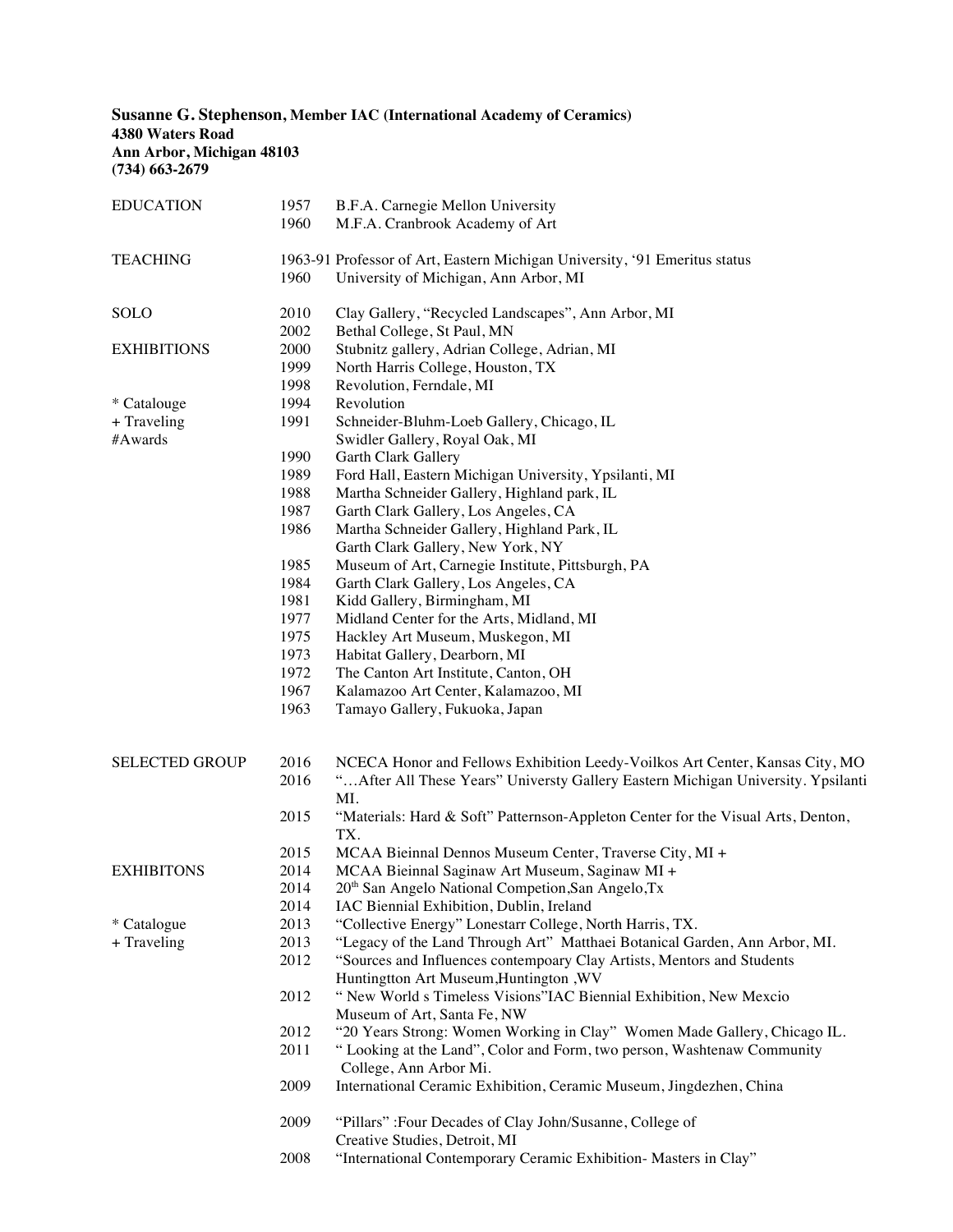|      | Ceramic Museum, Jingdezhen, China                                                |
|------|----------------------------------------------------------------------------------|
| 2008 | "Michigan Ceramics 2008" Kalamazoo Institute of Arts, Klamazoo, MI#              |
| 2008 | "IAC Members Exhibition" Xian, Shanxi Province, China                            |
| 2007 | Opening Exhibition, American Ceramic Museum, Flican, Fuping China                |
| 2007 | "All the Difference: Works in Clay" Emily Davis Gallery, University of Akron     |
|      | Akron, OH                                                                        |
| 2007 | "Ceramics Invitational" UofT, Downtown Gallery, Knoxville, TN                    |
|      |                                                                                  |
| 2006 | Landscape Exhibition, Pewabic Pottery, Detroit, MI                               |
|      | IAC Exhibition, American members, Broderick Gallery, Portland, OR                |
|      | "Engaging the Senses" White Lotus Gallery, Eugene, OR                            |
| 2005 | Ann Arbor Art Center with John, Ann Arbor Mi                                     |
|      | Jingdezhen International Exhibition, China                                       |
|      | "Clay on the Wall" Landmark Arts, Lubuck, TX                                     |
|      | "Visceral Vessel," San Antonia, TX                                               |
| 2004 | IAC Members Exhibition, Icheon World Ceramic Center, Korea*                      |
|      | Forms and Shapes, The Box, Akar, Iowa City, IA                                   |
|      | Grand Dames of Ceramics, Andora Gallery, AZ*                                     |
| 2003 | Two person show with Marie Woo at Pewabic Pottery, Detroit, MI                   |
|      | 21 <sup>st</sup> Century Ceramics, Columbus, OH*                                 |
|      | 2 <sup>nd</sup> World Ceramic Biennale, Korea                                    |
|      | Washington Street Gallery with John, Ann Arbor, MI                               |
|      | MPA Exhibition, BBArt Center, Dennos Museums, MI                                 |
| 2002 | International Academy of Ceramics Exhibition, Athens, Greece                     |
|      | Pfizor Headquarters Gallery with John, Ann Arbor, MI                             |
|      | Sidney Myer International Ceramic Award Exhibition. Victoria, Australia          |
|      | "Talking Hands," Two person Exhibition, Midland Center for the Arts, Midland, MI |
| 2001 | Korean Ceramic Exposition, NCECA Invited, Korea*                                 |
|      | IAC Members Exposition, Korea*                                                   |
|      | 1st Ceramic Biennale Korean International Competition*                           |
|      | Clay/10 Group Show Birmingham Bloomfield Hills Art Center                        |
| 2000 | International Invitational, Shiwan and Jingdezhen, PR China*                     |
|      | International Academy of Ceramics, KERAMION, Frechen, Germany*                   |
|      | 13 <sup>th</sup> San Angeo National, San Angelo, TX                              |
| 1999 | International Ceramic Exhibition, Columbus, OH*                                  |
|      | A Fire for Ceramic Art, Richmond, VA*                                            |
| 1998 | Yixing Museum, International Conference, Yixing, China                           |
|      | "Speaking Volumes in Form," Ann Arbor Art Center, Ann Arbor, MI                  |
|      |                                                                                  |
|      | Michigan Ceramics, Center for Creative Studies, Detroit, MI *                    |
|      | 12 <sup>th</sup> San Angelo National Competition, San Angelo, TX, Award          |
| 1997 | Kutani International Ceramics Fair 97, Komatsu City, Japan *                     |
|      | "Currents, Occurance" Revolution, Fendale, MI                                    |
| 1996 | Monarch Ceramic Competition, Center for the Arts, Florence AL *                  |
|      | "Collector's cups - but with handles and made of Clay,"                          |
|      | Gallerie Handwerk, Koblenz, Germany                                              |
| 1995 | 4th International Ceramics Competition, Mino, Japan *                            |
| 1994 | "Ceramics Now 1994" Downy Museum of Art, Downy, CA                               |
|      | Fletcher Challenge Award Exhibition, Auckland, NZ *                              |
| 1994 | "Late 20th c. Ceramics From the Everson Collection," at the                      |
|      | Taiwan National Museum, Taipei, Taiwan                                           |
| 1993 | The 29th National; "Fiction, Function, Figuration,"                              |
|      | Everson Museum of Art, Syracuse, NY                                              |
|      | Wichita National, Wichita, KS                                                    |
| 1992 | Fletcher Challenge Award Exhibition, Auckland, New Zealand *                     |
|      | "Built, Thrown and Touched," Mid American Art Alliance,                          |
|      | Exhibits U.S.A. 1992-1995 +                                                      |
| 1992 | Hall of Ceramic Industry, Shigaraki Cultural Park                                |
|      | Shiga, Japan                                                                     |
|      | Nancy Margolis Gallery, New York, NY                                             |
| 1991 | "Evasive Vase," Pro Art Gallery, St. Louis, MO                                   |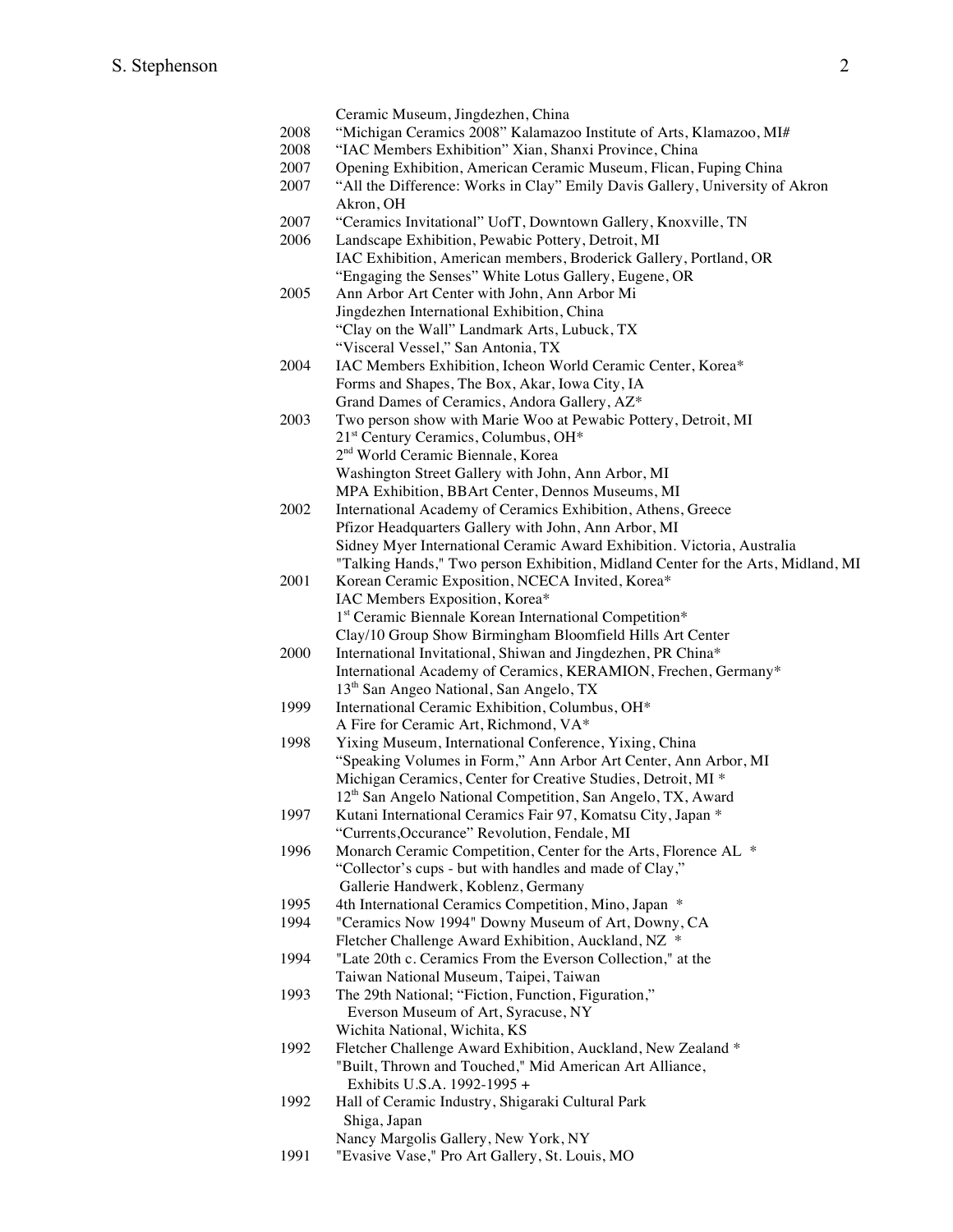|                    | 1990                                                          | "The 28th Ceramic National Exhibition, Clay, Color and Content"                       |  |  |  |
|--------------------|---------------------------------------------------------------|---------------------------------------------------------------------------------------|--|--|--|
|                    |                                                               | Invitational, Syracuse, NY *                                                          |  |  |  |
|                    |                                                               | "NCECA Members Exhibition," Taft Museum of Art, Cincinnati, OH *+                     |  |  |  |
|                    | 1989                                                          | "Fragile Blossoms, Enduring Earth," Everson Museum, Syracuse, NY *                    |  |  |  |
|                    | 1988                                                          | "Power Over the Clay," American Studio Potters, The Detroit Institute of Arts, MI     |  |  |  |
|                    |                                                               | "Sustained Visions," 2 Person Retrospective Exhibition, Focus Gallery,                |  |  |  |
|                    |                                                               | Detroit, MI <sup>*</sup>                                                              |  |  |  |
|                    |                                                               | "Cafe Noir," BBD Gallery, Brussels, Belgium +                                         |  |  |  |
|                    | 1987                                                          | Smit Collection, Los Angeles County Museum of Art, Los Angeles, CA *                  |  |  |  |
|                    | 1986                                                          | Stephenson, Stephenson and Sharbaugh, Detroit Institute of Art, MI                    |  |  |  |
|                    |                                                               | "Painted Volumes," Chrysler Museum, Norfolk, VA                                       |  |  |  |
|                    |                                                               | "Contemporary American Studio Pottery: An Overview," Victoria and                     |  |  |  |
|                    | 1985<br>1984                                                  | Albert Museum, London, England *                                                      |  |  |  |
|                    |                                                               | Michigan Ceramics "85," Selo-Shevel, Ann Arbor, MI                                    |  |  |  |
|                    |                                                               | Garth Clark Gallery, Los Angeles, CA                                                  |  |  |  |
|                    |                                                               | "Clay Vessels Work of Ten Modern Masters,"                                            |  |  |  |
|                    |                                                               | Palo Alto Cultural Center, Palo Alto, CA                                              |  |  |  |
|                    |                                                               |                                                                                       |  |  |  |
|                    |                                                               | Susanne and John Stephenson, A Retrospective-1963-1984,                               |  |  |  |
|                    |                                                               | Pewabic Pottery, Detroit, MI<br>Cranbrook Ceramics 1950-1980, Cranbrook Museum of Art |  |  |  |
|                    | 1983                                                          |                                                                                       |  |  |  |
|                    |                                                               | "Vessel Aesthetic," Downey Museum of Art, Downey, CA                                  |  |  |  |
|                    | 1982                                                          | Convergence Gallery, New York, NY                                                     |  |  |  |
|                    |                                                               | "Painted Pots," Garth Clark Gallery, Los Angeles, CA                                  |  |  |  |
|                    | 1981                                                          | Centering on Contemporary Clay, Iowa City, IA *                                       |  |  |  |
|                    |                                                               | Hadler-Rodriquez Gallery, New York, NY                                                |  |  |  |
|                    | 1980                                                          | Contemporary American Potters, University of Northern Iowa +                          |  |  |  |
|                    |                                                               | "Ten from the Midwest, Artists in Clay, " touring exhibition,                         |  |  |  |
|                    |                                                               | Springfield Museum of Art and St Louis Museum of Art * +                              |  |  |  |
|                    | 1979                                                          | "Century of Ceramics in the U.S.A.," Everson Museum of Art,<br>Syracuse, $NY * +$     |  |  |  |
|                    | 1978                                                          | "Fiber, Clay and Metal by Women," Bronx Museum, NY, NY                                |  |  |  |
|                    | 1977                                                          | Tenth Biennial Craft Exhibition, El Paso Museum of Art, El Paso, TX                   |  |  |  |
|                    | 1976                                                          | Soup Tureens, Campbell Museum, Camden, NJ                                             |  |  |  |
|                    | 1973                                                          | John Michael Kohler Centennial Exhibition, Kohler Art Center,<br>Sheboygan, WI        |  |  |  |
|                    | 1968                                                          | The 25th Ceramic National, Everson Museum, Syracuse, NY $*$ +                         |  |  |  |
|                    | 1966                                                          | 24th Ceramic National, Everson Museum, Syracuse, NY *+                                |  |  |  |
|                    | 1965                                                          | XXIII Concorso Internazionale della Ceramica D'Arte, Faenza, Italy *                  |  |  |  |
| <b>AWARDS</b>      | 1998, 1996, 1991, 1989, 1985, 1981 and 1978 Michigan Ceramics |                                                                                       |  |  |  |
|                    |                                                               | Monarch Ceramic Competition, Merit Award                                              |  |  |  |
|                    | 1995                                                          | 4th International Ceramic Competition, Mino, Japan,                                   |  |  |  |
|                    |                                                               | Honorable Mention                                                                     |  |  |  |
|                    | 1992                                                          | Honorary Doctor of Arts Degree Awarded, Grand Valley State                            |  |  |  |
|                    |                                                               | University, Allendale, MI                                                             |  |  |  |
|                    | 1987                                                          | Michigan Council for the Arts, Creative Artist Grant                                  |  |  |  |
|                    | 1987                                                          | Regional Visual Arts Fellowship, Midwest-National                                     |  |  |  |
|                    |                                                               | Endowment for the Art                                                                 |  |  |  |
|                    | 1985<br>Michigan Foundation for the Arts Award                |                                                                                       |  |  |  |
|                    | 1977, 1979 El Paso Designer Craftsmen, El Paso, TX            |                                                                                       |  |  |  |
|                    | Mid-Michigan Exhibition, Midland, MI<br>1976                  |                                                                                       |  |  |  |
|                    | 1973, 1975, 1977 Beaux Arts Designer Craftsmen, Columbus, OH  |                                                                                       |  |  |  |
| <b>COLLECTIONS</b> | Los Angeles County Museum of Art, CA                          |                                                                                       |  |  |  |
|                    | Carnegie Museum of Art, Pittsburg, PA                         |                                                                                       |  |  |  |
|                    |                                                               | Museum of Decorative Arts, Prague, Czech Republic                                     |  |  |  |
|                    | The Everson Museum of Art, Syracuse, NY                       |                                                                                       |  |  |  |
|                    | American Craft Museum, New York, NY                           |                                                                                       |  |  |  |

Victoria and Albert Museum of Art, London, England